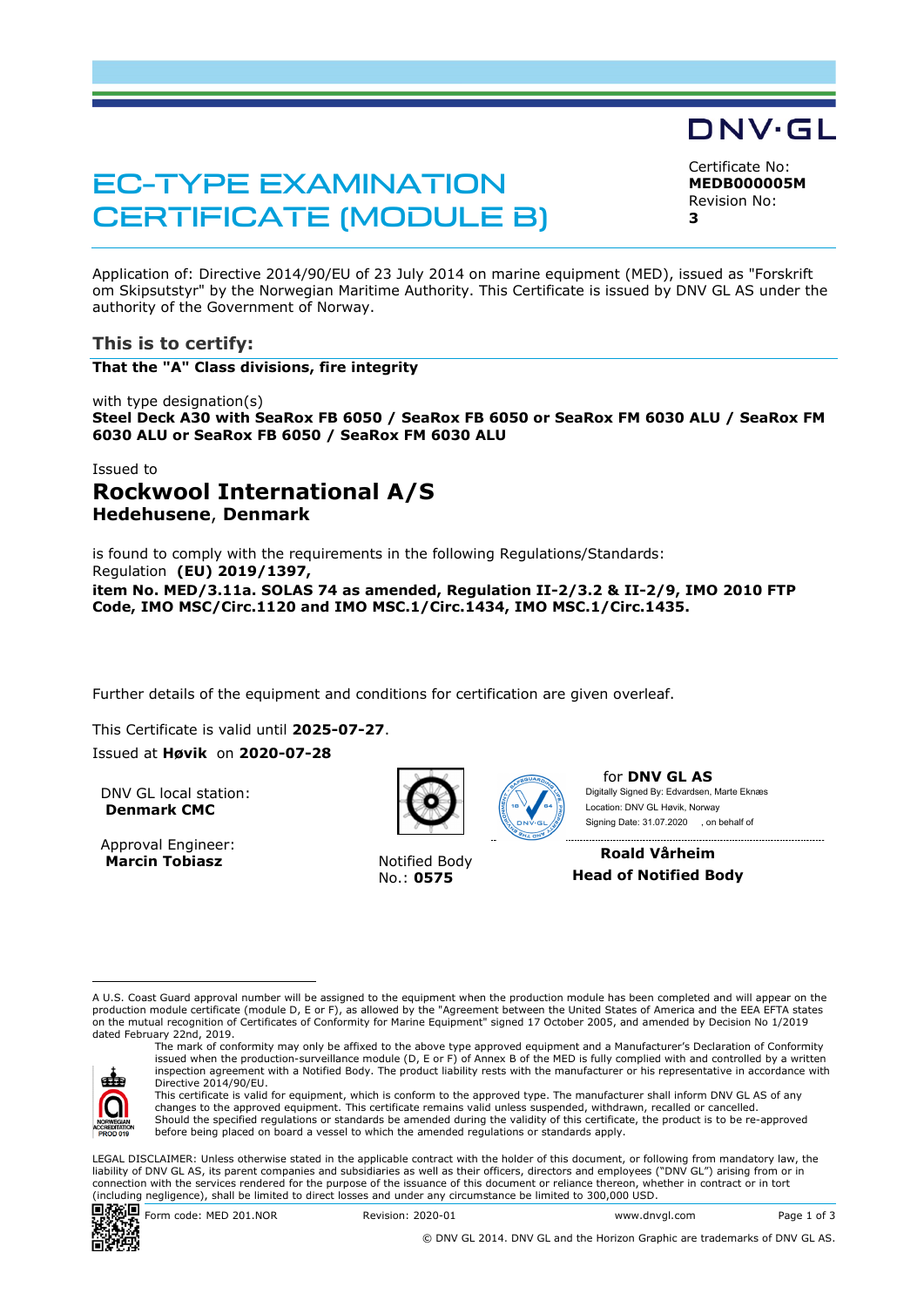Job Id: **344.1-004879-4** Certificate No: **MEDB000005M** Revision No: **3** 

## **Product description**

"Steel Deck A30 with SeaRox FB 6050 / SeaRox FB 6050 or SeaRox FM 6030 ALU / SeaRox FM 6030 ALU or SeaRox FB 6050 / SeaRox FM 6030 ALU"

composed of steel deck to be insulated with one of the following variants:

- 1. SeaRox FB 6050 (density 70 kg/m<sup>3</sup>) between the stiffeners and SeaRox FB 6050 (density 70 kg/m<sup>3</sup>) around and upon the stiffeners OR
- 2. SeaRox FM 6030 ALU (density 50 kg/m<sup>3</sup>) between the stiffeners and over stiffeners as one-layer OR
- 3. SeaRox FB 6050 (density 70 kg/m<sup>3</sup>) between the stiffeners and SeaRox FM 6030 ALU (density 50  $kg/m<sup>3</sup>$ ) around and upon the stiffeners.

#### For variant 1:

Minimal thickness of the insulation on the deck between the stiffeners is 30 mm. Minimal thickness of the insulation on the deck between, around and upon the stiffeners is 30 mm. Insulation density range on the deck between the stiffeners and on the stiffeners is 70-100 kg/m<sup>3</sup>.

#### For variant 2:

Minimal thickness of the insulation on the deck between and over the stiffeners is 30 mm. Insulation density range on the deck between, around and upon the stiffeners is  $50-100$  kg/m<sup>3</sup>.

#### For variant 3:

Minimal thickness of the insulation on the deck between the stiffeners is 30 mm. Minimal thickness of the insulation on the deck between, around and upon the stiffeners is 30 mm. Insulation density range on the deck between the stiffeners is 70-100 kg/m<sup>3</sup> and on the stiffeners is 50-100 kg/m<sup>3</sup>.

For all variants:

- The insulation is fixed to the deck by means of standard 3 mm pins in combination with 30-38 mm diameter steel clips (spring washers).
- Distance between pins on the stiffeners is maximum 300 mm. Distance between pins on the deck (between stiffeners) is maximum 300 mm.

For further details about pin-settings and design see drawings listed under Type Examination documentation below.

## **Application/Limitation**

Approved for use as a horizontal fire retarding division of class A-30.

The insulation materials and adhesives used have to be approved according to the Marine Equipment Directive and bear the Mark of Conformity. This requirement may also be applicable for surface materials used, if required by relevant rules and requilations.

Each product is to be supplied with its manual for installation, use and maintenance.

## **Type Examination documentation**

Test report No: PGA10662 dated 3 June 2015 from DBI, Hvidovre, Denmark. Test report No: PGA10769A dated 4 November 2015 from DBI, Hvidovre, Denmark.

#### Assessment Report Nos.:

PHA10632a dated 9 July 2015 (valid until 31 July 2020) from DBI, Hvidovre, Denmark. PHA10632b dated 9 July 2015 (valid until 31 July 2020) from DBI, Hvidovre, Denmark. PHA10632c dated 9 July 2015 (valid until 31 July 2020) from DBI, Hvidovre, Denmark. PHA10632d dated 9 July 2015 (valid until 31 July 2020) from DBI, Hvidovre, Denmark. PHA10632e dated 9 July 2015 (valid until 31 July 2020) from DBI, Hvidovre, Denmark. PHA10632f dated 11 August 2016 (valid until 31 August 2021) from DBI, Hvidovre, Denmark.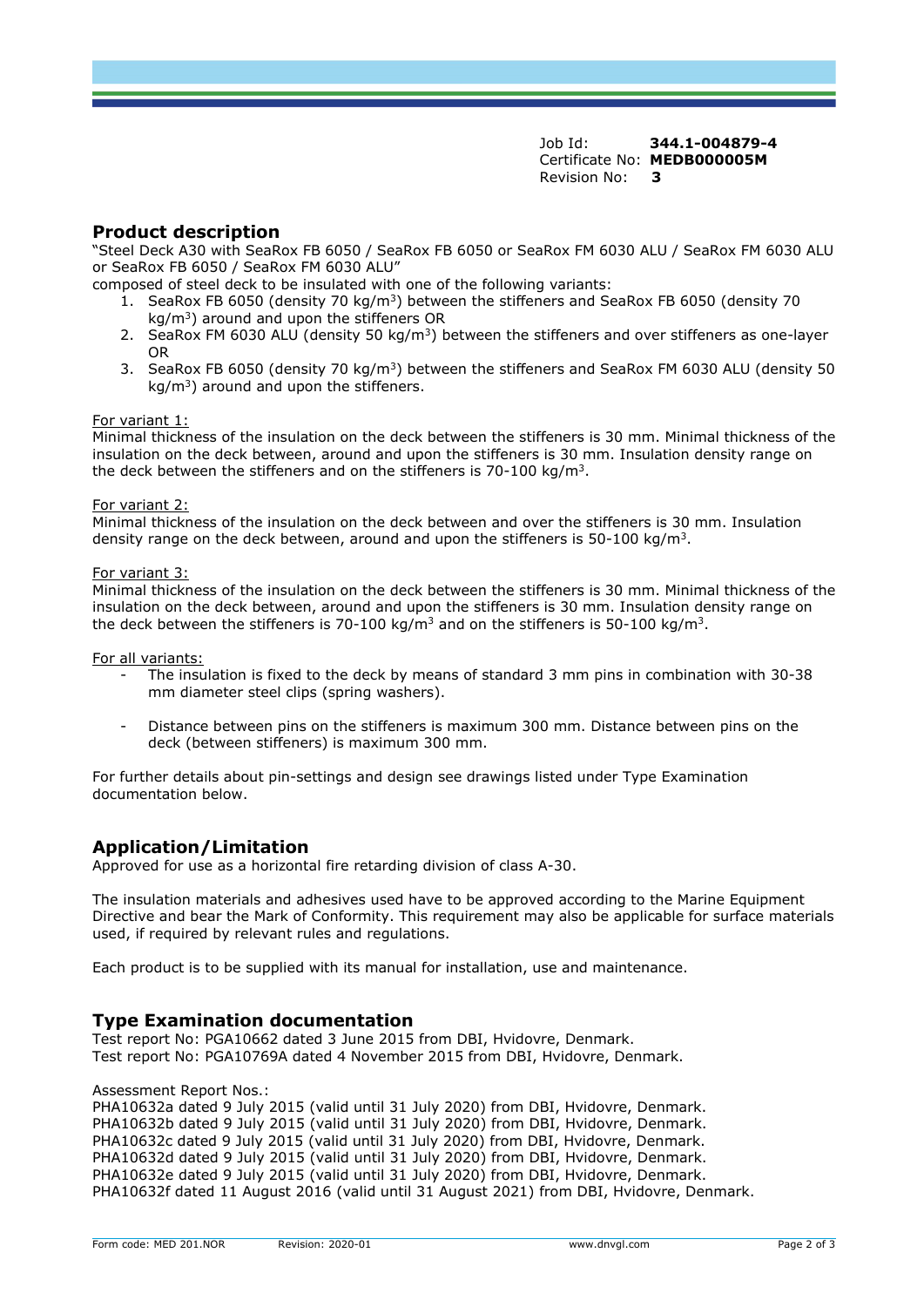Job Id: **344.1-004879-4** Certificate No: **MEDB000005M** Revision No: **3** 

PHA10841a dated 18 August 2016 (valid until 31 August 2021) from DBI, Hvidovre, Denmark. PHA10841b dated 22 August 2016 (valid until 31 August 2021) from DBI, Hvidovre, Denmark. PHA10841c dated 25 August 2016 (valid until 31 August 2021) from DBI, Hvidovre, Denmark. PHA10841d dated 29 August 2016 (valid until 31 August 2021) from DBI, Hvidovre, Denmark.

Drawing No. 200-1 dated 2 July 2015 from the manufacturer. Drawing No. 200-2 dated 2 July 2015 from the manufacturer. Drawing No. 200-3 dated 2 July 2015 from the manufacturer. Drawing No. 200-4 dated 2 July 2015 from the manufacturer. Drawing No. 200-5 dated 2 July 2015 from the manufacturer. Drawing No. 210-1 dated 29 July 2016 from the manufacturer. Drawing No. 210-2 dated 29 July 2016 from the manufacturer. Drawing No. 210-3 dated 29 July 2016 from the manufacturer. Drawing No. 210-4 dated 29 July 2016 from the manufacturer. Drawing No. 310-1 dated 26 May 2016 from the manufacturer. Drawing No. 310-2 dated 26 May 2016 from the manufacturer. Drawing No. 310-3 dated 26 May 2016 from the manufacturer. Drawing No. 310-4 dated 26 May 2016 from the manufacturer.

## **Tests carried out**

Tested according to IMO 2010 FTP Code part 3.

## **Marking of product**

The product is to be marked with name and address of manufacturer, type designation, MED Mark of Conformity and USCG approval number if applicable (see first page).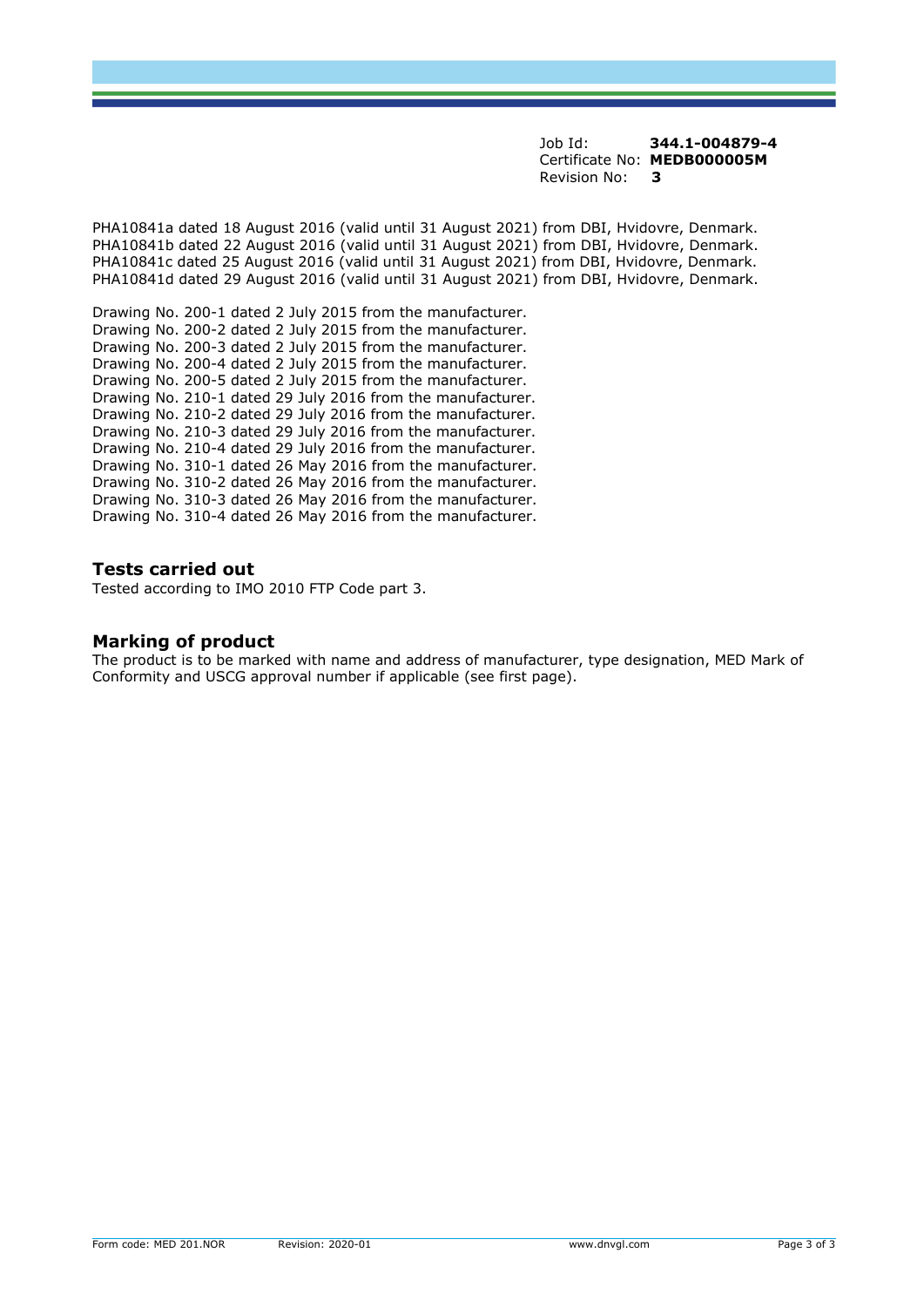





\* Dimensions may vary depending on structural design and size of insulation slab. All meassurements in mm





#### **Date: 2016/12/13**

PHA10632e

All meassurements in mm

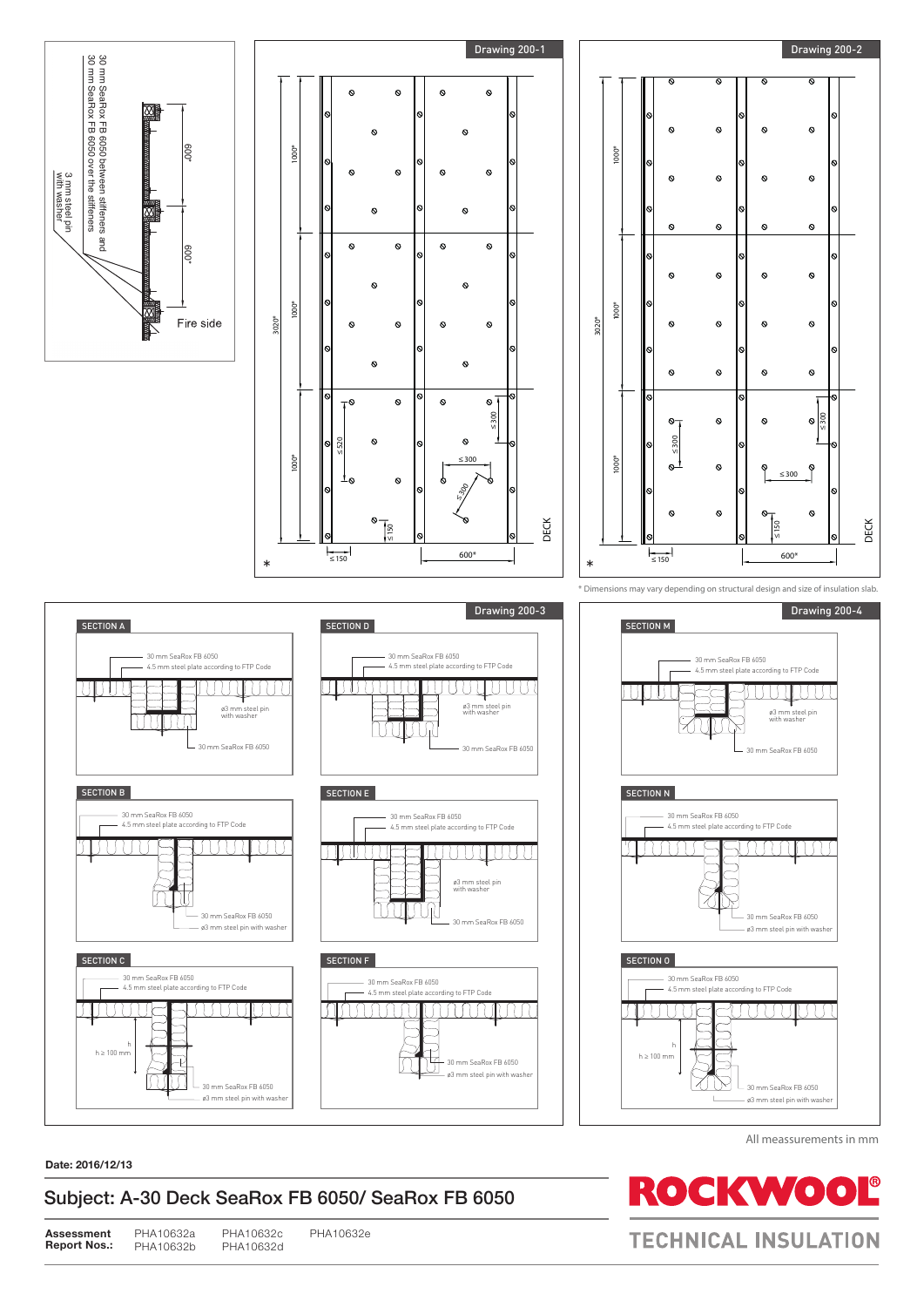







\* Dimensions may vary depending on structural design and size of insulation slab. All meassurements in mm



#### **Date: 2016/12/13**

Subject: A-30 Deck SeaRox FB 6050/ SeaRox FB 6050 ALU or SeaRox FM 6030 ALU

All meassurements in mm